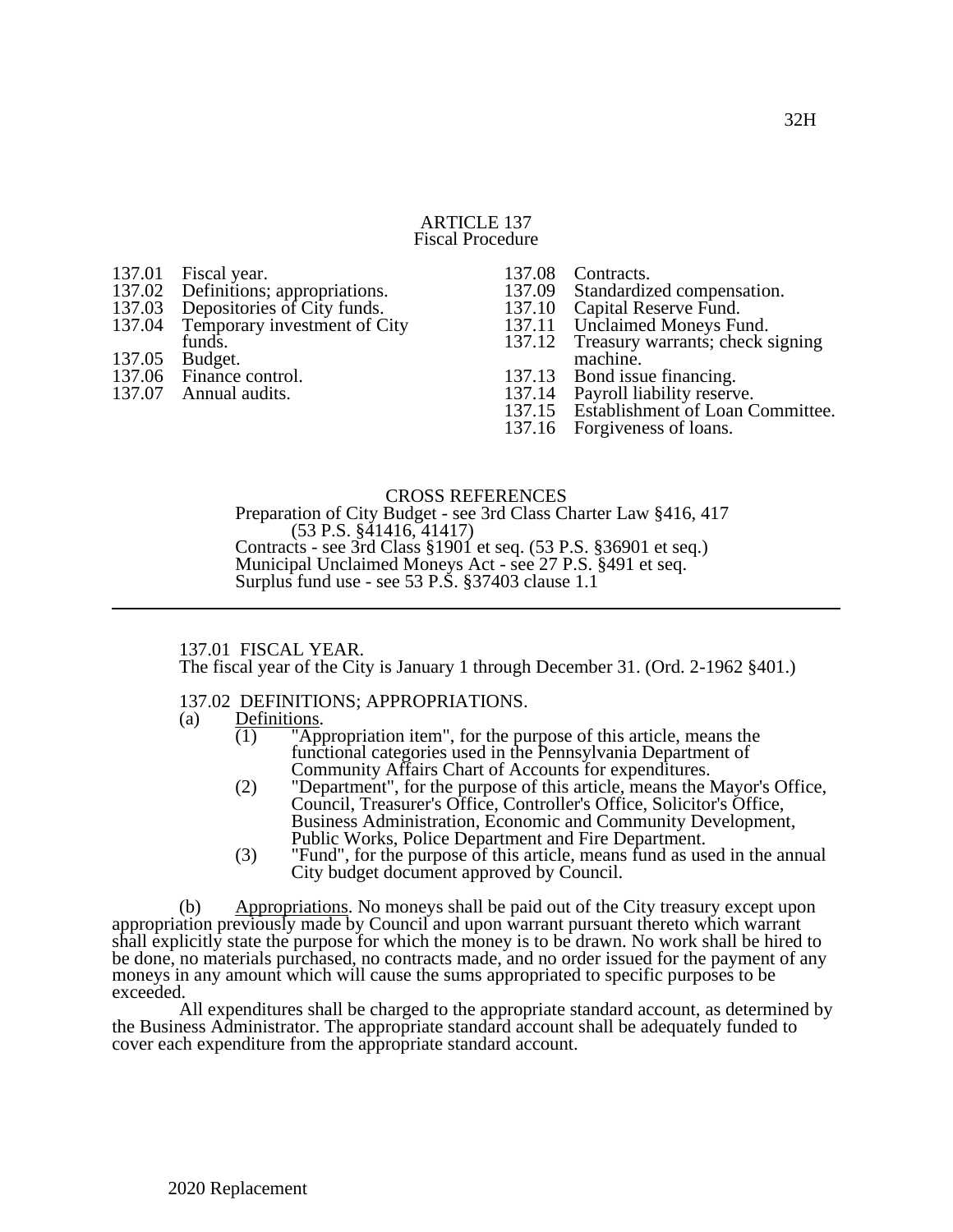In order to ensure that proper accounting practices are followed, and adequate financing is available for each expenditure, the Business Administrator shall have the power to authorize the transfer of unexpended funds between accounts except in the following instances which shall require an affirmative vote of four members of Council:<br>(1) Transfer of more than five perce

- Transfer of more than five percent  $(5%)$  of an appropriation item within that fund.
- (2) Transfer of more than five percent (5%) of a department's appropriated budget in that fund.

All transfers shall be cumulative in nature.

(Ord. 26-1990 § 1. Passed 12-18-90.)

# 137.03 DEPOSITORIES OF CITY FUNDS.

The City Treasurer shall deposit all City funds and all City taxes collected by him in such banks or other financial depositories as he is directed by the Mayor, City Controller and himself acting as a body for the designation of City depositories. All deposits shall be made in the name of the City. (Ord. 37-1989  $\S1$ . Passed 3-21-89.)

### 137.04 TEMPORARY INVESTMENT OF CITY FUNDS.

The Mayor, City Treasurer and City Controller, acting as a body for the temporary investment of City funds, shall have power to provide for such investment as provided by the Third Class City Code. (Ord. 37-1989 §2. Passed 3-21-89.)

137.05 BUDGET.<br>(a) The City bu

The City budget shall be prepared annually by the Mayor with the assistance of the Business Administrator. In order to prepare the budget, the Mayor shall require all department heads to submit requests for appropriations to him and to appear before him or such other officer as the Mayor designates at a public hearing on such requests. The City Clerk shall also appear at such hearing and submit for incorporation into the budget the requests for appropriations for the use of Council.

Except for the budget for the fiscal year beginning on the first Monday of January, 1962, the Mayor shall present the budget to Council at no later than the last meeting scheduled in November of each year preceding the fiscal year for which the budget is submitted. The budget shall be in the form of an analysis of the various proposed items of revenue and expenditure.

(c) In considering the budget, Council may reduce any item by a vote concurred in by at least three members; but it may increase or add an item only if four members vote in favor thereof. After passing the proposed budget ordinance on first reading, Council shall fix a date for final passage thereof which date shall not be later than December 31 immediately following. In the interval between passage on first reading and final passage, the proposed budget ordinance shall be available for public inspection in the office of the City Clerk.

In the month of January following any municipal election the Mayor may submit and Council may pass amendments to the budget ordinance adopted during the preceding month. In so doing, it shall cause the amended ordinance to be available for public inspection in the office of the City Clerk during the interval between first reading and final passage of such amendments.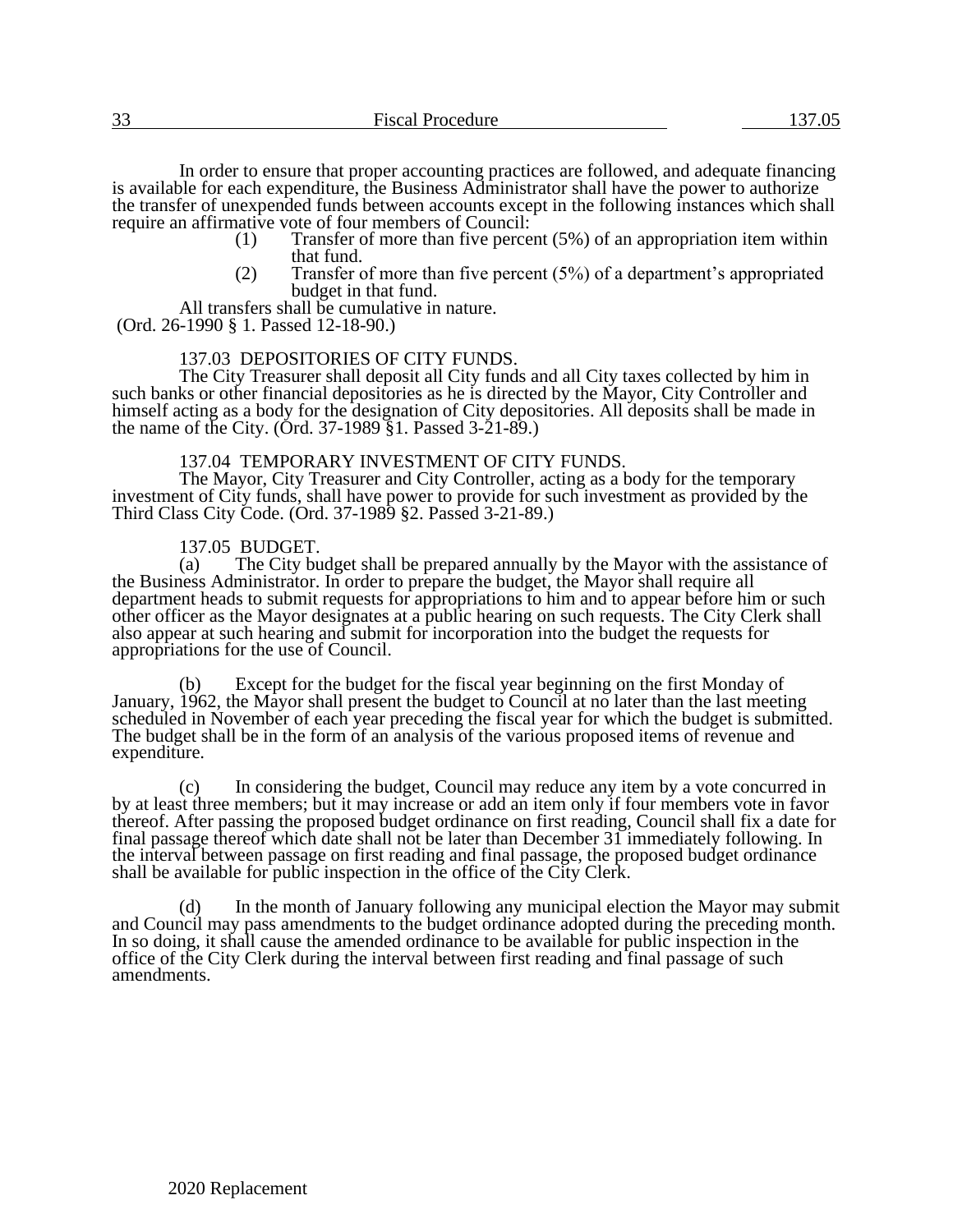(e) All expenditures of the City shall be made in accordance with the budget and shall be specifically identified with reference to the budget. (Ord. 2-1962 §405; Ord. 15-1969 §7.)

The City budget, when prepared by the Mayor with the assistance of the Business Administrator, shall reflect an unappropriated balance equal to a minimum of one-half percent (.5%) of the projected appropriations in each budgetary fund. The purpose of the balance is to prevent deficit financing resulting from a revenue shortfall.

Any projected expenditure from the unappropriated balance shall require a supplemental appropriation measure approved by a majority of Council, as outlined in Section 137.02. (Ord. 21-1983 §1. Passed 7-19-83.)

# 137.06 FINANCE CONTROL.<br>(a) The City Controller shall

The City Controller shall be responsible for determining that, in the operation of the budget, no funds are expended which have not previously been alloted for such expenditure, no expenditures are made except upon written requisition and no payment is made unless a warrant therefor has been properly signed and a check therefor presented to the City Treasurer.

(b) No claim or demand against the City for services rendered or goods sold to the City shall be paid unless such claim or demand has been audited by the City Controller prior thereto as provided in Section 129.01.

(c) There is hereby appropriated out of any money in the City treasury not otherwise appropriated five hundred dollars (\$500.00) which shall be known as the Petty Expenditures Revolving Fund. From this Fund shall be paid all properly approved purchases and expenditures made by any department agency, commission, bureau, other unit, officer or employee for incidentals. At the end of each month the director of the department administering the centralized purchasing system shall render to the City Controller and City Council a statement showing the actual expenditures for each user so made out of such Petty Expenditures Revolving Fund.

(d) All applications for grants to the City from local, State or Federal sources or from private foundations, wherein the City pledges, or commits itself to pledge, matching contributions, either by program or cash, shall be submitted to Council for prior approval thereto before accepting such grants.

(e) The Business Administrator shall present to the Council members a monthly written report, in a form they approve, that lists the expenditures for the proceeding month. The report shall also include a listing of all transfers authorized by the Business Administrator as stated in Section 137.02(b).

(f) The Business Administrator at the end of each fiscal quarter shall submit to Council in a form that its members shall approve a consolidated report on the expenditures and operations of the entire City government, together with his or her recommendations, no later than 30 days after the close of each quarter. (Ord. 12-2002. Passed 5-7-02.)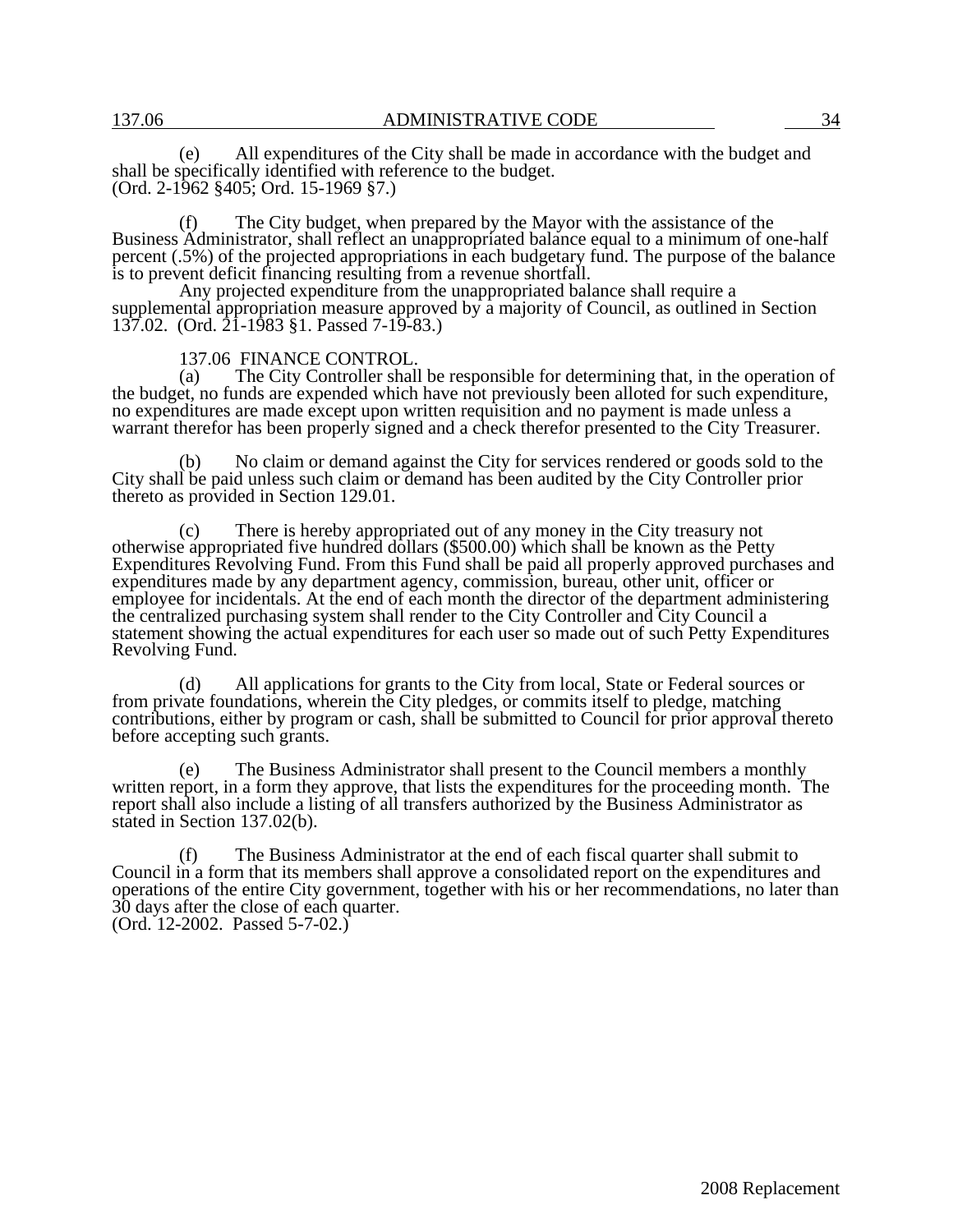# 137.07 ANNUAL AUDITS.

Each account of the City shall be audited following the close of each fiscal year by an independent certified public accountant or qualified firm selected by resolution of Council. The City shall request proposals for a new auditing contract once every three years and Council shall approve the contract no later than thirty (30) days prior to the close of the fiscal year to be audited. An Audit Committee comprised of the Mayor or his or her designee, the Business Administrator or his or her designee, the deputy business administrator for finance, the Council President or his or her designee and the Controller or his or her designee shall consider all proposals for the auditing contract and/or recontract and recommend an independent certified public accountant or a qualified firm to the Council. The committee shall receive all oral and written reports presented by independent certified public accountant or firm. The Council President shall give Council reports on the audit as required. The independent certified public accountant or firm shall formally present the audit findings and report(s) to the Council at a session open to the public. (Ord. 17-2007. Passed 5-1-07.)

#### 137.08 CONTRACTS.

(a) Except in the case of an actual emergency declared and stated by the Mayor in writing to Council, the Business Administrator shall not purchase, lease, lease to purchase, rent or otherwise acquire a right to use of goods, properties, or services for or on behalf of the City, except as hereafter provided, involving an expenditure of more than ten thousand dollars (\$10,000), except under written contract entered into after competitive bidding on such purchase following advertisement two times, on different days, in a newspaper of general circulation in the City and posting notice of the advertisement in City Hall. All such contracts shall be awarded to the lowest responsible bidder, but the City shall be deemed to reserve the right to accept or reject any and all bids in connection with any such contract. Any contract that involves an expense exceeding the average annual payment of an amount equal to .0010 (.10%) of the total projected General Fund appropriation shall not be undertaken or proceeded upon except after reference thereof to Council and approved by Council by ordinance or resolution. Each year after the Council gives final approval to the General Fund appropriation, the Business Administrator shall calculate and report to Council the specific amount equal to .0010 of that appropriation. The Controller shall file all signed contracts within his or her office. The Business Administrator shall receive a copy of each contract within 10 days of it being signed. The Controller shall present a written report monthly to the Council of all contracts signed during the prior month. (Ord. 10-2006. Passed 3-7-06.)

(b) The following purchases or contracts shall not require advertising or bidding as set forth in subsection (a) hereof:<br>(1) Those for  $r$ 

- Those for maintenance, repairs or replacements for water, electric light or other public works of the City, provided they do not constitute new additions, extensions or enlargements of existing facilities and equipment, but a bond may be required by Council as in other cases or work done;
- (2) Those made for improvements, repairs and maintenance of any kind made or provided by any City through its own employees: provided, however, that this shall not apply to construction materials used in street improvements;
- (3) Those where particular types, models or pieces of new equipment, articles, apparatus, appliances, vehicles or parts thereof, are desired by Council, which are patented and manufactured or copyrighted products;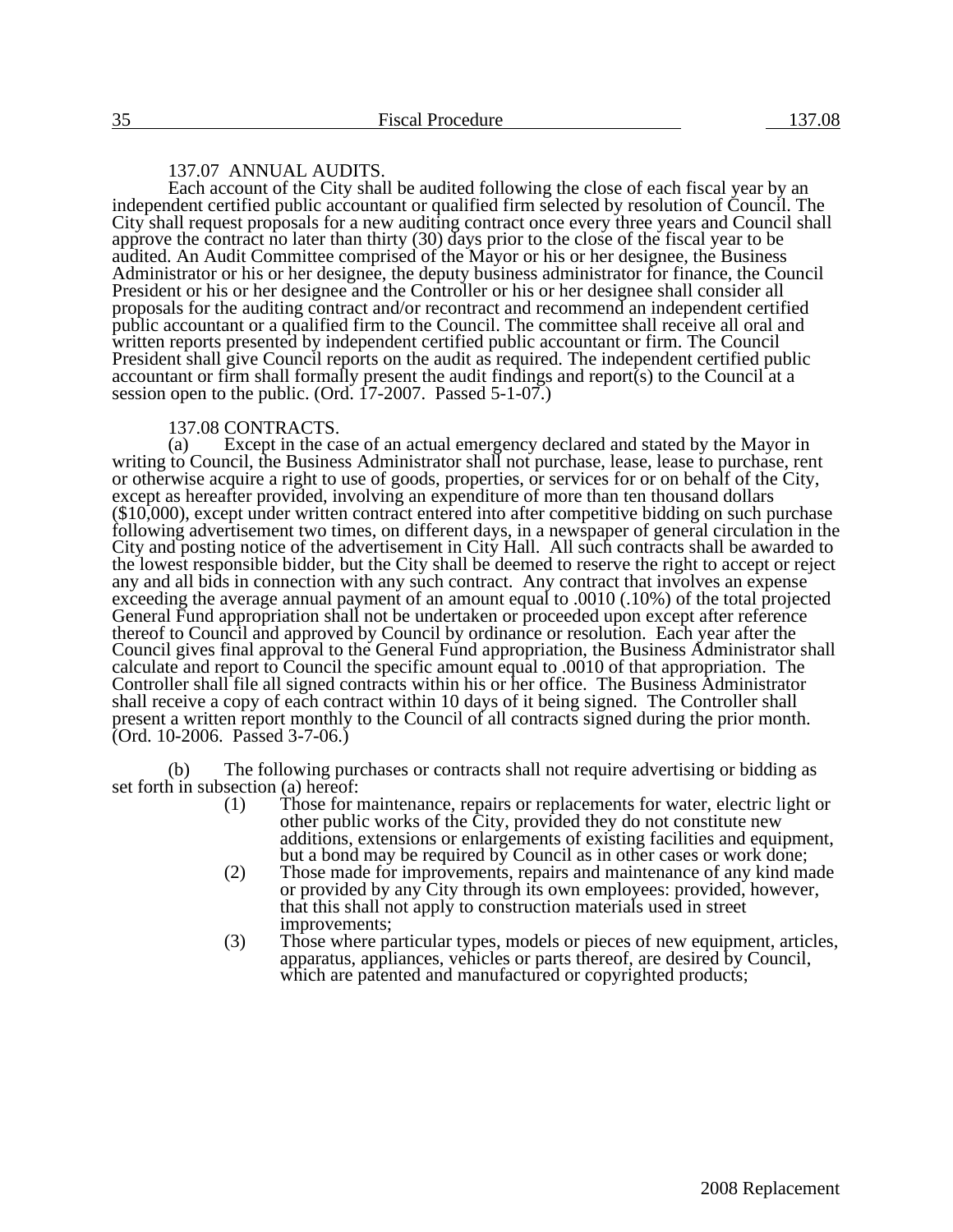- (4) Those involving any policies of insurance or surety company bonds; those made for public utility service under tariffs on file with the Pennsylvania Public Utility Commission, those made with another political subdivision or a county, the Commonwealth of Pennsylvania, the Federal government, any agency of the Commonwealth or the Federal government, or any municipal authority, including the sale, leasing or loan of any supplies or materials by the Commonwealth or the Federal government, or their agencies, but the price thereof shall not be in excess of that fixed by the Commonwealth, the Federal government or their agencies; or
- (5) Those involving personal or professional services.

(c) Except in the case of an actual emergency declared and stated by the Mayor in writing to Council at its next meeting following the declaration, notwithstanding other provisions of this section, Council must approve the purchase of, lease of, lease to purchase of, rent of, or any other acquisition of a right by the City to the use of all motor vehicles for the City.

(d) All other matters pertaining to the advertisement, bidding and award of contracts for the purchase of goods, properties or service not otherwise subject to this section shall be determined in accordance with rules and regulations for the operation of the centralized purchasing system to be drawn and promulgated by the Business Administrator with the approval of the Mayor. The Mayor and the Business Administrator shall report all such rules and regulations to the Council at the next meeting after their approval. Such rules and regulations shall provide for the protection of the City in such cases:

- (1) By requiring proper security to be submitted with the bid proposal only when required by the Business Administrator. This security may be in the form of a bid bond, certified check, cashier's check, cash or a letter of credit. The security shall be in the amount of ten percent (10%) of the amount of the bid proposal. Security shall be forfeited for nonperformance;
- (2) By requiring further security in the form of a performance bond with contracts for "public works" in excess of ten thousand dollars (\$10,000). Performance bonds shall be in the amount of one hundred percent (100%) of the cost of the contract. Contracts for materials, supplies, motor vehicles and equipment shall not need the performance bond, unless the nature of such contract is such that the Business Administrator deems it necessary to require such bond. The City reserves the right to request any bond deemed necessary to insure the completion of the contract. In lieu of a bond, the City may accept a certified check, cashier's check or an irrevocable letter of credit. "Public works" contracts include any contract for construction or maintenance. Excluded would be purchases of materials, supplies, motor vehicles and equipment. If installation of a purchased product is considered an important part of the contract, it should be considered a "public works" contract. "Liquid fuels" purchases require a fifty percent (50%) performance bond.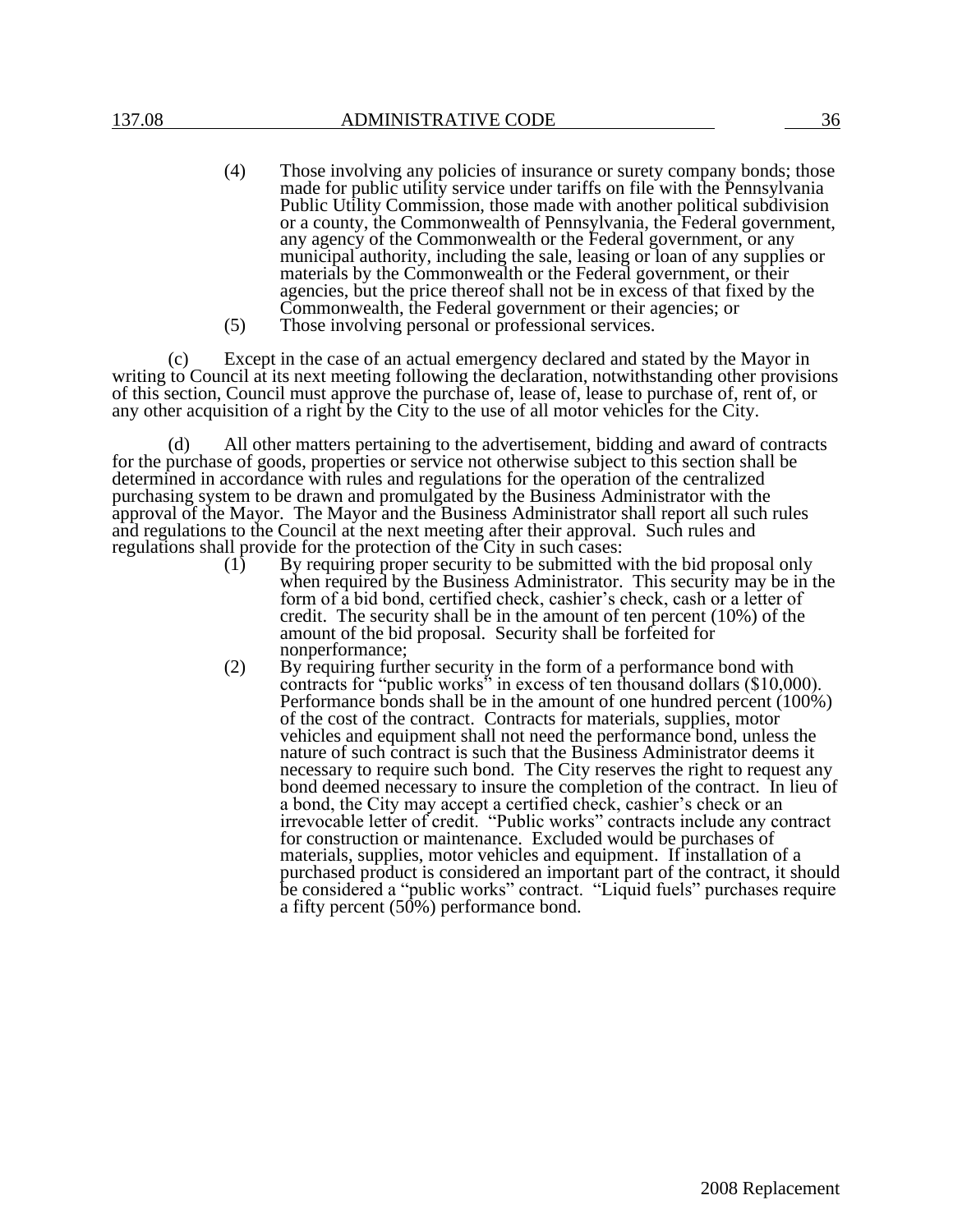| $\sim$<br>ັ | <b>Fiscal Procedure</b> | $. \cap$ |
|-------------|-------------------------|----------|
|             |                         |          |

- (3) By requiring a bond for the protection of persons furnishing materials to or supplying or performing labor for the City in the carrying out of "public works" contracts in the amount of fifty percent (50%) of the value of the contract for contracts between one thousand five hundred dollars (\$1,500) and five thousand dollars (\$5,000). For "public works" contracts in excess of five thousand dollars  $(\$5,000)$ , a one hundred percent (100%) bond shall be required. This security, also known as a payment bond, may be in the form of a certified check, cashier's check or irrevocable letter of credit.
- (4) By requiring, whenever the contract involves the employment of labor, that the contractor will accept, with respect to the work involved, the provisions of the Pennsylvania Workmen's Compensation Act and will either insure his liability thereunder or file a certificate of exemption from such insurance from the Pennsylvania Department of Labor and Industry;
- (5) By requiring, whenever the contract involves the employment of labor, that the contractor or any subcontractor will not discriminate on account of race, color, religious creed, national origin, ancestry, age, familial status, sex, sexual orientation, or disability in his hiring of employees for the performance of work under the contract; and
- (6) By including such specifications as are required by the "Pennsylvania Prevailing Wage Act", Act of August 15, 1961, P.L. 987 with regard to the payment of wages to workmen employed in the performance of the contract.
- (7) By requiring all contracts to comply with the provisions of Article 136 "Small and Disadvantaged Business Enterprise Program". (Ord. 13-2002. Passed 5-7-02.)

(e) Original copies of all fully executed bonds, notes, contracts and written obligations of the City shall be filed in the Offices of the York City Solicitor, York City Controller, and York City Clerk. (Res. 67-2002. Passed 5-7-02.)

# 137.09 STANDARDIZED COMPENSATION.

Salaries and wages paid to employees of the City shall be standardized throughout the City government insofar as such standardization is consistent with the needs of the City government. For these purposes the Business Administrator shall prepare a standard compensation plan which the Mayor, following his review and approval, shall promulgate by executive order. The Mayor, subject to the provisions of the budget, may create and abolish offices and positions of employment when the same are not otherwise provided for by law or ordinance. (Ord. 2-1962 §409; Ord. 15-1969 §9.)

# 137.10 CAPITAL RESERVE FUND.<br>(a) Creation. There is hereby create

Creation. There is hereby created a separate fund to be known as the Capital Reserve Fund for municipal purposes, including the accumulation of funds for the construction, purchase or replacement of or addition to City buildings, equipment, machinery, motor vehicles or other capital assets of the City.

(b) Deposits. All moneys, now or hereafter budgeted and appropriated for the purposes of such Fund shall be deposited in the Fund.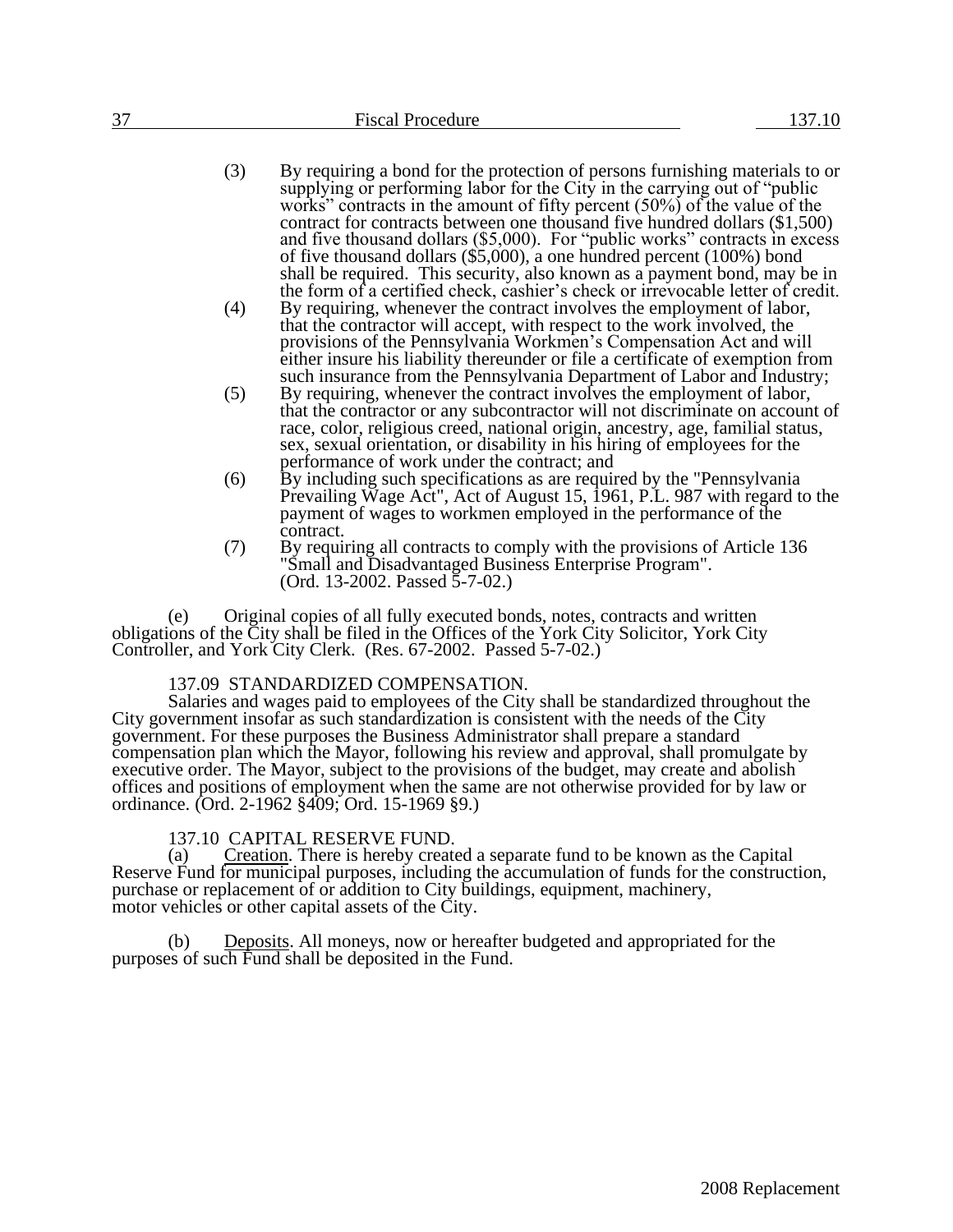(c) Accumulations. For the purpose of accumulating such Fund, Council is hereby authorized to appropriate each year at the time of making and adoption of the annual City budget an item of moneys for such Fund and to include such item in the annual budget. Council may also from time to time appropriate and transfer moneys from the General Fund to the Capital Reserve Fund, and may also place in such Fund any moneys received from the sale, lease or other disposition of any City property, or from any other source unless received or acquired for a particular purpose.

(d) Surplus Funds. Any moneys in the Fund at the end of the fiscal year, shall not lapse, nor shall the same be used for any other purpose than that specified herein, except as expressly provided by Act of June 23, 1931 P. L. 932 (as amended by June 28, 1951, P. L. 662) Section 2403, Clause 1.1 (53 P.S. §37403 clause 1.1). (Ord. 54-1963 § 1-4.)

137.11 UNCLAIMED MONEYS FUND. (REPEALED) (EDITOR'S NOTE: Former Section 137.11 was repealed by Ordinance 24-2007.)

137.12 TREASURY WARRANTS; CHECK SIGNING MACHINE.

(a) Mechanical Preparation. Warrants drawn upon the City Treasurer for the payment of bills, demands, payrolls, wages and other claims against the City, may be prepared and executed by passing the same through a check signing machine through which the signatures of the officers of the City, now or hereafter required by law or ordinance to sign and countersign such warrants, may be imprinted in facsimile in an unerasable substance upon such warrants.

Authenticity Presumed. Such warrants when so prepared and executed shall, unless the contrary is proven, be presumed to be authentic warrants and entitled to full faith and credit as such by any and all persons and for any and all purposes.

Dies. One or more dies bearing the engraved signatures of such officers shall be used in the operation of the check signing machine which can be inserted for its operation and withdrawn when it is not in use.

(d) Custody of Dies. Where one such die can be used for the signature of each officer, each officer shall have custody of and be responsible for the die bearing his respective signature when the machine is not in operation, When more than one signature of the officers is required to be engraved upon a die, the City Controller shall have custody of and be responsible for all such die or dies when the machine is not in operation. (Ord. 20-1948 §1-4.)

(e) Operation. When such check signing machine is placed in operation to prepare and execute warrants drawn on the City Treasurer, the operation of such machine shall be conducted in the presence of the following officials: the Mayor or his representative duly authorized in writing and the City Controller or his representative duly authorized in writing. (Ord. 88-1964 §1. Passed 12-15-64.)

(f) Custody of Machine. When such machine is not in operation the City Controller shall have custody of and be responsible for the same.

(g) Exception. No provision of this section shall be construed to prohibit the manual or countersigning of such warrants by any of the required officers in ink.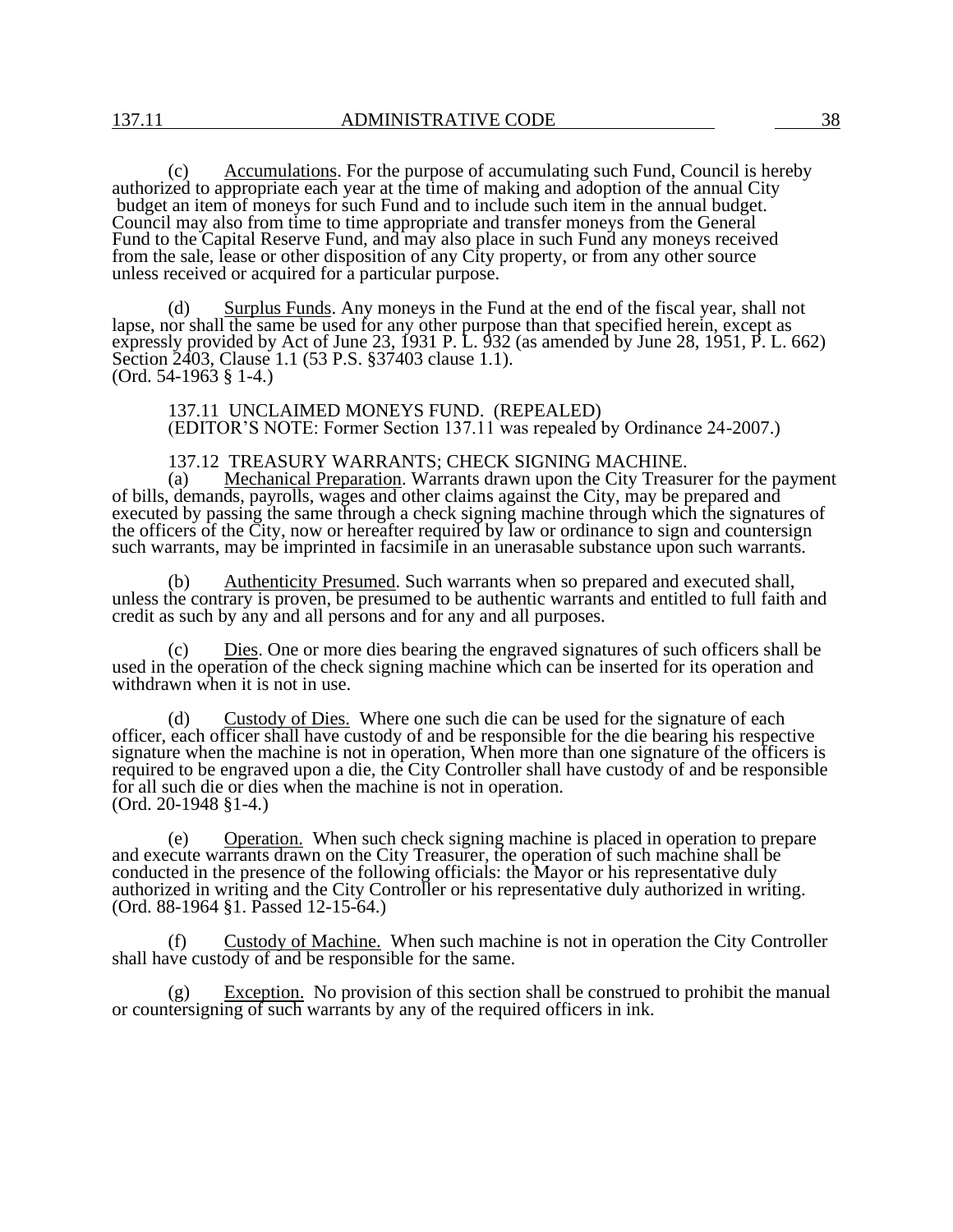(h) Duties of Officers. Nothing contained in this section shall relieve any of the officers required to sign or countersign such warrants of or from any of the duties, responsibilities, liabilities or penalties otherwise imposed upon them or any of them by existing laws or ordinances. (Ord. 20-1948 §6-8.)

137.13 BOND ISSUE FINANCING.

(a) All general obligation bonds floated by the City, as approved and authorized by Council shall require the following financing provisions for the funding of the debt service (principal and interest) payments:<br>(1) In the first  $\chi$ 

- In the first year in which debt service payments are required for the bond issue, no more than seventy-five percent (75%) of the total principal and interest payments due in that fiscal year, shall be paid by or from capitalized interest on the principal.
- (2) In the second year in which debt service payments are required for the bond issue, no more than fifty percent (50%) of the total principal and interest payments due in that fiscal year shall be paid by or from capitalized interest on the principal.
- (3) In the third year in which debt service payments are required for the bond issue, no more than twenty-five percent (25%) of the total principal and interest payments due in that fiscal year shall be paid by or from capitalized interest on the principal.
- (4) In the fourth year in which debt service payments are required for the bond issue, and for all subsequent years, the full portion of the principal and interest payments shall be paid from revenue derived from City ad valorem taxation.

(b) Tax anticipation notes, revenue or grant anticipation notes or other like forms of debt derived for the sole purpose of anticipating income sources, are exempted from this provision.

- (c) Any excess capitalized interest earnings shall be:<br>(1) Applied as revenue for a Capital Improver
	- Applied as revenue for a Capital Improvements Fund, as a method of financing other capital projects outlined in the City Capital Improvement Program, that meet the provisions of the bond indenture, as approved, authorized and appropriated by Council, or;
	- (2) Escrowed for the purpose of recalling bonds, if approved by bond counsel and the City Solicitor and if permitted by the bond indenture, (Ord. 3-1983 §1. Passed 2-1-83.)

# 137.14 PAYROLL LIABILITY RESERVE.

By the first Council meeting in July of each year, the Department of Administration shall introduce a resolution to transfer one-twelfth of the budgeted bi-weekly payroll for each year that there are only twenty-six pays. These funds shall be transferred by resolution to the special projects account and restricted for use only in the year of a twenty-seventh pay period to meet the extra payroll unless otherwise approved by Council.

(Ord. l-1991 §1. Passed 1-15-91.)

2008 Replacement